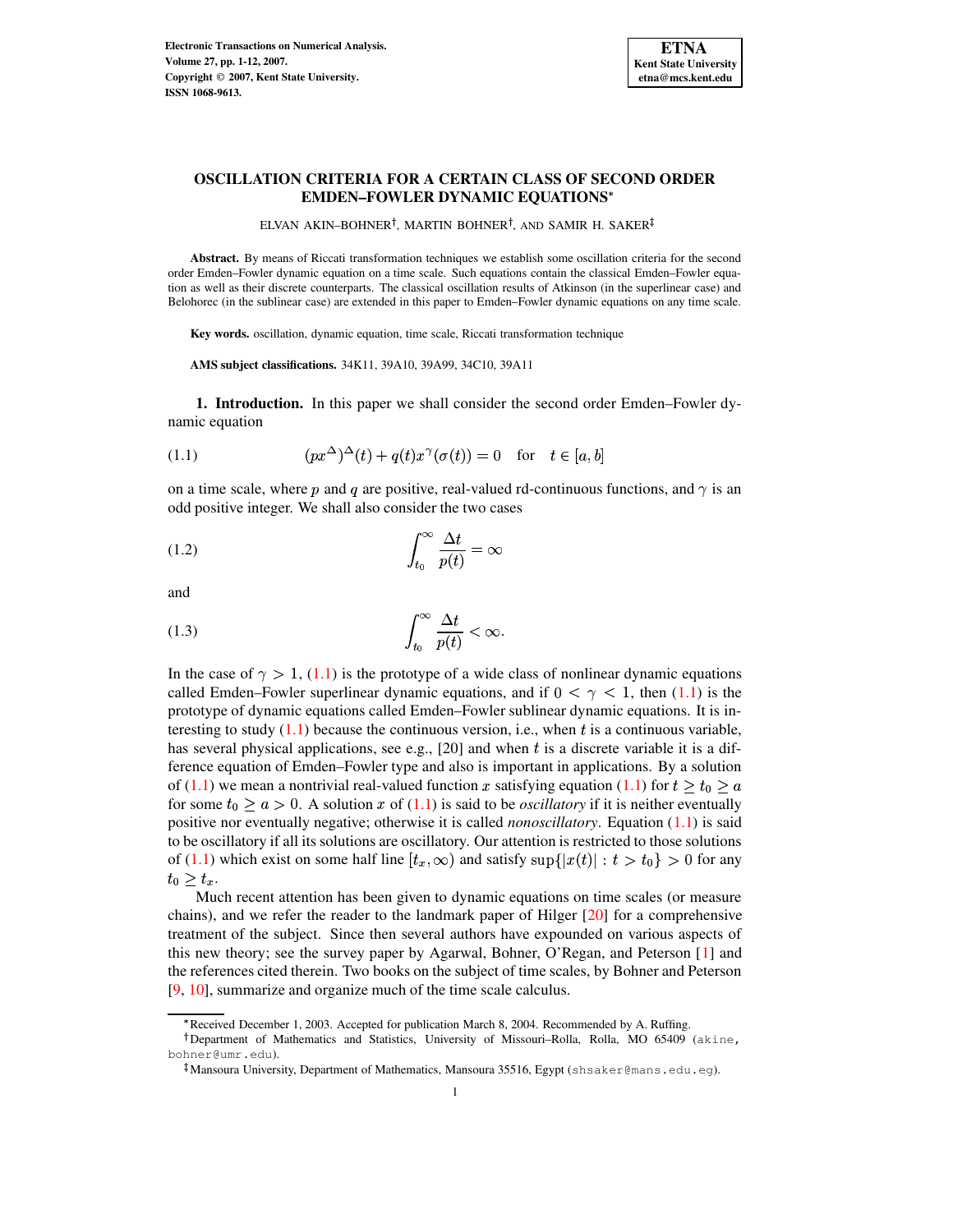### 2 E. AKIN–BOHNER, M. BOHNER, AND S. SAKER

In recent years there has been much research activity concerning the oscillation and nonoscillation of solutions of dynamic equations on time scales. We refer the reader to the papers [\[2,](#page-10-1) [3,](#page-10-2) [4,](#page-10-3) [7,](#page-11-3) [11,](#page-11-4) [12,](#page-11-5) [13,](#page-11-6) [14,](#page-11-7) [15,](#page-11-8) [16,](#page-11-9) [17,](#page-11-10) [18,](#page-11-11) [19,](#page-11-12) [21,](#page-11-13) [23\]](#page-11-14).

In [\[3\]](#page-10-2), Akın-Bohner and Hoffacker considered the second order dynamic equation

$$
(1.4) \t\t x^{\Delta\Delta}(t) + q(t)x^{\gamma}(\sigma(t)) = 0
$$

and gave necessary and sufficient conditions for oscillation of all solutions when  $\gamma > 1$  and  $0 < \gamma < 1$ . Their results cannot be applied in the case when  $\gamma = 1$  and applied only to discrete time scales.

In this paper we use the Riccati transformation technique to obtain some oscillation cri-teria for [\(1.1\)](#page-0-0) when [\(1.2\)](#page-0-1) or [\(1.3\)](#page-0-2) holds. Our results can be applied in the case  $\gamma = 1$  and also for any time scale. So our results extend and improve the results established by Akın-Bohner and Hoffacker [\[3\]](#page-10-2). The paper is organized as follows. In the next section we present some basic definitions concerning the calculus on time scales. In Section [3](#page-2-0) we develop a Riccati transformation technique and give some fundamental lemmas. These lemmas are used to give sufficient conditions for oscillation of all solutions of  $(1.1)$  in the superlinear case, i.e., when  $\gamma \ge 1$  (in Section [4\)](#page-4-0) and in the sublinear case, i.e., when  $\gamma \in (0,1)$  (see Section [5\)](#page-7-0). Our results when  $(1.2)$  holds are sufficient for oscillation of all solutions of  $(1.1)$ , and when [\(1.3\)](#page-0-2) holds our results ensure that all solutions are either oscillatory or converge to zero. For the superlinear case we present an extension of the classical Atkinson [\[5\]](#page-11-15) result, and for the sublinear case we present an extension of the classical Belohorec [\[6\]](#page-11-16) result.

Since we are interested in oscillatory behavior, we suppose that the time scale under consideration is not bounded above, i.e., it is a time scale interval of the form  $[a,\infty)$ .

**2. Some Preliminaries on Time Scales.** A time scale <sup>T</sup> is an arbitrary nonempty closed subset of the real numbers  $\mathbb{R}$ . On any time scale  $\mathbb{T}$  we define the *forward* and *backward jump operators* by

$$
\sigma(t) := \inf \left\{ s \in \mathbb{T} : s > t \right\} \quad \text{and} \quad \rho(t) := \sup \left\{ s \in \mathbb{T} : s < t \right\}.
$$

A point  $t \in \mathbb{T}$  with  $t > \inf \mathbb{T}$  is said to be left-dense if  $\rho(t) = t$  and right-dense if  $\sigma(t) = t$ , left-scattered if  $\rho(t) < t$  and right-scattered if  $\sigma(t) > t$ . The *graininess* function  $\mu$  for a time scale  $\mathbb T$  is defined by  $\mu(t) := \sigma(t) - t$ . For a function  $f : \mathbb T \to \mathbb R$  (the range  $\mathbb R$  of f may actually be replaced by any Banach space) the (delta) *derivative* is defined by

(2.1) 
$$
f^{\Delta}(t) = \frac{f(\sigma(t)) - f(t)}{\sigma(t) - t}
$$

if f is continuous at t and t is right-scattered. If t is not right-scattered, then the derivative is defined by

(2.2) 
$$
f^{\Delta}(t) = \lim_{s \to t} \frac{f(\sigma(t)) - f(s)}{t - s} = \lim_{s \to t} \frac{f(t) - f(s)}{t - s}
$$

provided this limit exists. A function  $f: [a, b] \to \mathbb{R}$  is said to be rd-continuous if it is continuous at each right-dense point and there exists a finite left limit at all left-dense points, and  $f$  is said to be differentiable if its derivative exists. A useful formula is

<span id="page-1-0"></span>(2.3) 
$$
f(\sigma(t)) = f(t) + \mu(t)f^{\Delta}(t).
$$

We will make use of the product and quotient rules for the derivative of the product  $fg$  and the quotient  $f/g$  (where  $gg^{\sigma} \neq 0$ ) of two differentiable functions f and g

<span id="page-1-1"></span>(2.4) 
$$
(fg)^{\Delta} = f^{\Delta}g + f^{\sigma}g^{\Delta} = fg^{\Delta} + f^{\Delta}g^{\sigma} \text{ and } \left(\frac{f}{g}\right)^{\Delta} = \frac{f^{\Delta}g - fg^{\Delta}}{gg^{\sigma}}.
$$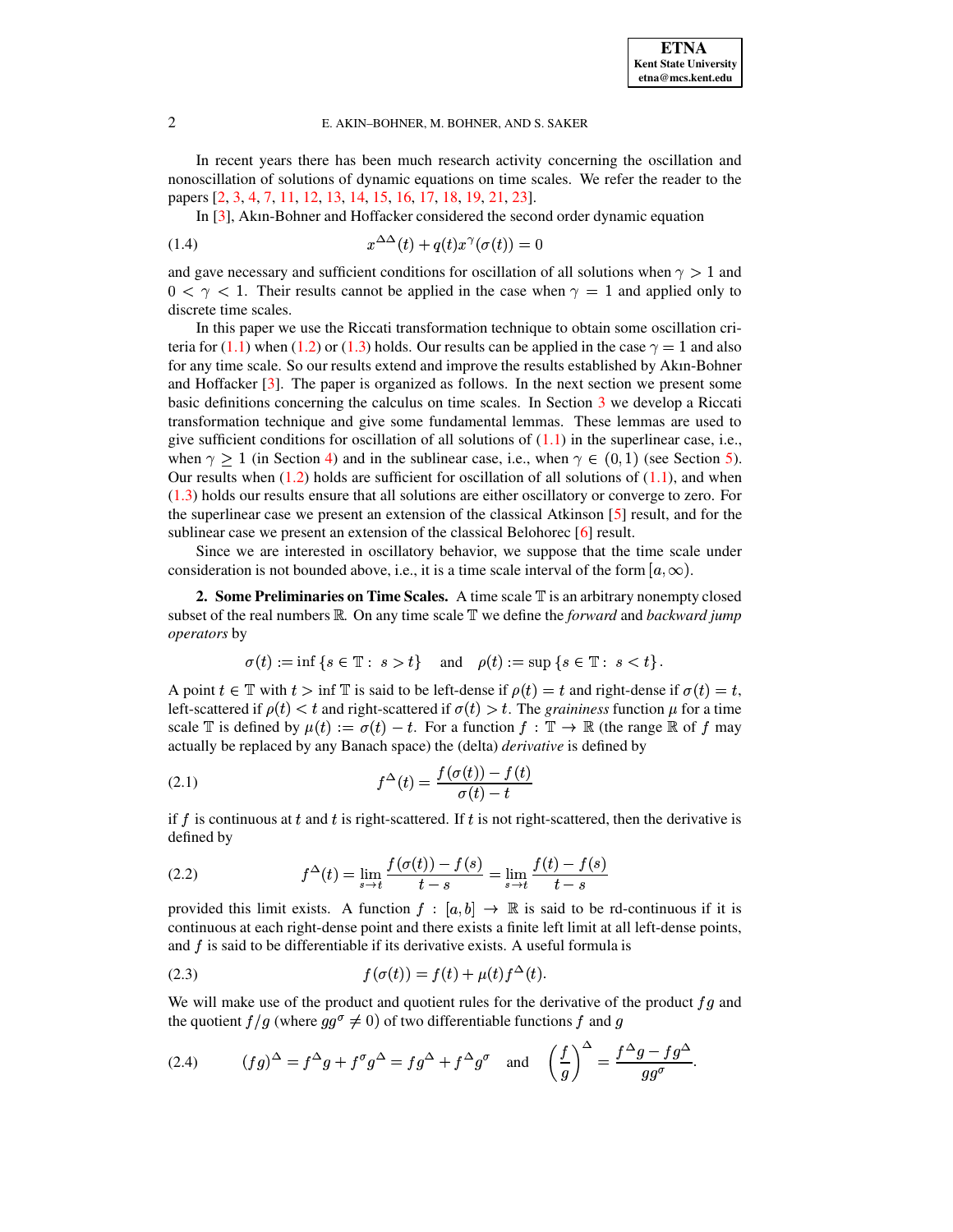## EMDEN–FOWLER DYNAMIC EQUATIONS 3

For  $a, b \in \mathbb{T}$  and a differentiable function f, the Cauchy integral of  $f^{\Delta}$  is defined by

$$
\int_a^b f^{\Delta}(t) \Delta t = f(b) - f(a).
$$

An integration by parts formula reads

$$
\int_a^b f(t)g^{\Delta}(t)\Delta t = [f(t)g(t)]_a^b - \int_a^b f^{\Delta}(t)g(\sigma(t))\Delta t,
$$

and improper integrals are defined as

$$
\int_{a}^{\infty} f(t)\Delta t = \lim_{b \to \infty} \int_{a}^{b} f(t)\Delta t.
$$

Note that in the case  $\mathbb{T} = \mathbb{R}$  we have

$$
\sigma(t) = \rho(t) = t, \quad f^{\Delta}(t) = f'(t), \quad \int_a^b f(t) \Delta t = \int_a^b f(t) dt,
$$

and in the case  $\mathbb{T} = \mathbb{Z}$  we have

$$
\sigma(t) = t + 1, \quad \rho(t) = t - 1, \quad f^{\Delta}(t) = \Delta f(t) = f(t + 1) - f(t), \quad \int_{a}^{b} f(t) \Delta t = \sum_{i=a}^{b-1} f(i).
$$

**3. A Riccati Transformation.** Crucial for our calculations is the following lemma.

<span id="page-2-2"></span><span id="page-2-1"></span><span id="page-2-0"></span>LEMMA 3.1. If  $z$  and  $x$  are differentiable on a time scale  $\mathbb{T}$  with  $x(t) \neq 0$  for all  $t \in \mathbb{T}$ , *then we have*

(3.1) 
$$
x^{\Delta} \left(\frac{z^2}{x}\right)^{\Delta} = (z^{\Delta})^2 - xx^{\sigma} \left[\left(\frac{z}{x}\right)^{\Delta}\right]^2.
$$

*Proof.* Using [\(2.3\)](#page-1-0), [\(2.4\)](#page-1-1), and  $(z^2)^{\Delta} = z^{\Delta}(z + z^{\sigma}) = z^{\Delta}(2z + \mu z^{\Delta})$ , we obtain

$$
x^{\Delta} \left(\frac{z^2}{x}\right)^{\Delta} + xx^{\sigma} \left[\left(\frac{z}{x}\right)^{\Delta}\right]^2
$$
  
=  $x^{\Delta} \frac{z^{\Delta}(2z + \mu z^{\Delta})x - z^2 x^{\Delta}}{xx^{\sigma}} + xx^{\sigma} \left[\frac{z^{\Delta}x - zx^{\Delta}}{xx^{\sigma}}\right]^2$   
=  $\frac{2xx^{\Delta}zz^{\Delta} - (zx^{\Delta})^2 + (z^{\Delta}x - zx^{\Delta})^2 + \mu x^{\Delta}x (z^{\Delta})^2}{xx^{\sigma}}$   
=  $\frac{(z^{\Delta}x)^2 + (x^{\sigma} - x) x (z^{\Delta})^2}{xx^{\sigma}}$   
=  $(z^{\Delta})^2$ .

This shows that  $(3.1)$  holds.  $\Box$ 

<span id="page-2-4"></span>Using Lemma [3.1,](#page-2-2) we now derive the following result.

<span id="page-2-3"></span>THEOREM 3.2. Suppose x solves [\(1.1\)](#page-0-0) such that  $x(t) \neq 0$  for all  $t \in \mathbb{T}$ . Let z be any *differentiable function and define* ¥ *by the* Riccati substitution

$$
(3.2) \t\t\t w = \frac{z^2 p x^{\Delta}}{x^{\gamma}}.
$$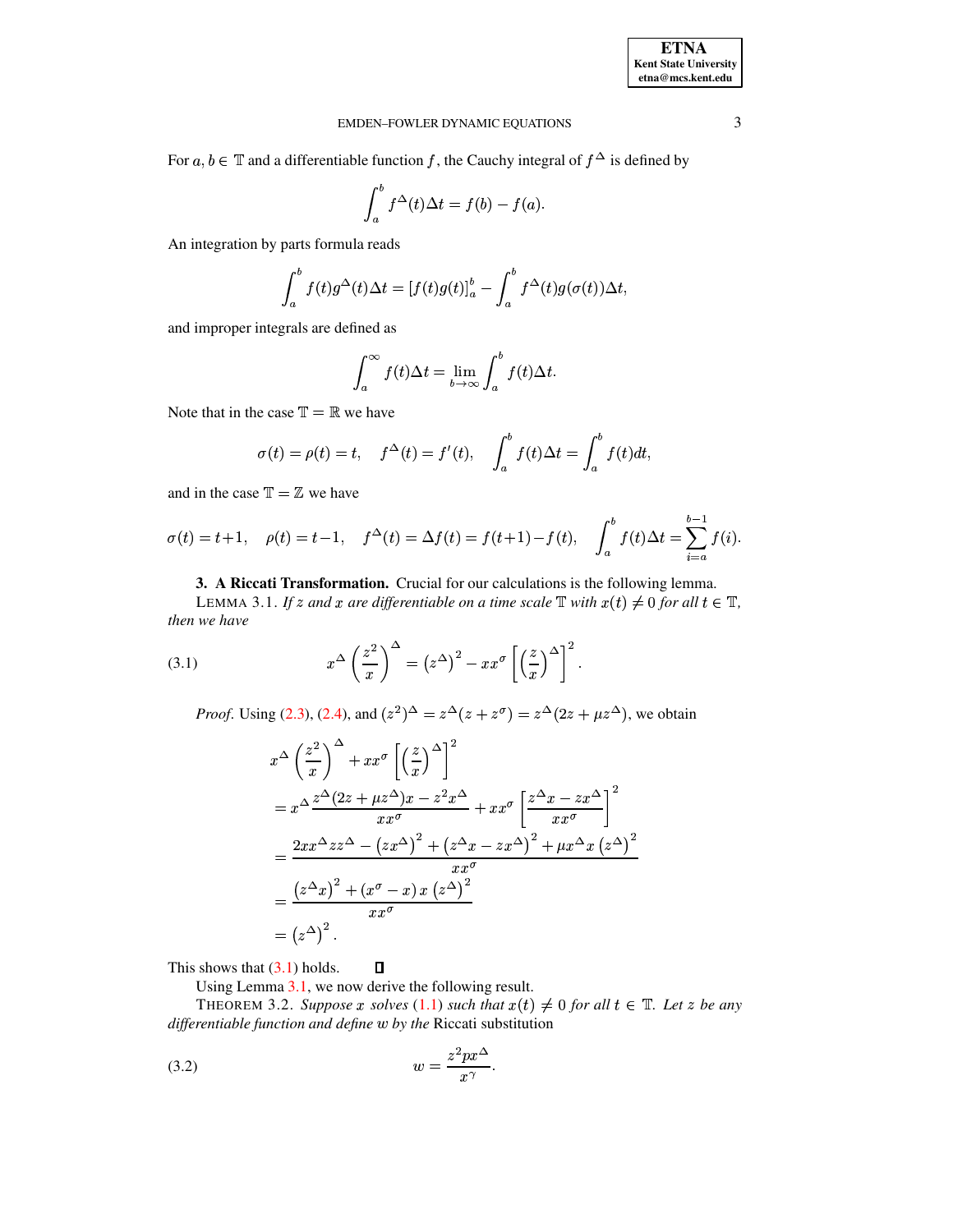<span id="page-3-0"></span>*Then we have*

(3.3) 
$$
-w^{\Delta} = q(z^{\sigma})^2 - \frac{px^{\Delta}}{(x^{\gamma})^{\Delta}} (z^{\Delta})^2 + \frac{px^{\Delta} (xx^{\sigma})^{\gamma}}{(x^{\gamma})^{\Delta}} \left[ \left( \frac{z}{x^{\gamma}} \right)^{\Delta} \right]^2.
$$

*Proof.* We use again [\(2.3\)](#page-1-0) and [\(2.4\)](#page-1-1) to find

$$
-w^{\Delta} = -\left[\frac{z^2}{x^{\gamma}}px^{\Delta}\right]^{\Delta}
$$
  
=  $-\left\{\left(\frac{z^2}{x^{\gamma}}\right)^{\sigma}(px^{\Delta})^{\Delta} + \left(\frac{z^2}{x^{\gamma}}\right)^{\Delta}px^{\Delta}\right\}$   
=  $q(z^{\sigma})^2 - px^{\Delta}\left(\frac{z^2}{x^{\gamma}}\right)^{\Delta}$   
=  $q(z^{\sigma})^2 - \frac{px^{\Delta}}{(x^{\gamma})^{\Delta}}(x^{\gamma})^{\Delta}\left(\frac{z^2}{x^{\gamma}}\right)^{\Delta}$ .

Now applying formula [\(3.1\)](#page-2-1) from Lemma [3.1](#page-2-2) (with x replaced by  $x^{\gamma}$ ), we arrive at [\(3.3\)](#page-3-0).  $\Box$ 

<span id="page-3-4"></span>We will use the above Theorem [3.2](#page-2-3) several times in the remainder of this paper, in conjunction with the formula

(3.4) 
$$
\frac{(x^{\gamma})^{\Delta}}{x^{\Delta}} = \gamma \int_0^1 [hx^{\sigma} + (1-h)x]^{\gamma-1} dh,
$$

<span id="page-3-3"></span>which is a simple consequence of Keller's chain rule [\[9,](#page-11-1) Theorem 1.90].

The following result is used frequently in the remainder of this paper.

<span id="page-3-2"></span>LEMMA 3.3. Assume that [\(1.2\)](#page-0-1) holds. If x is a solution of [\(1.1\)](#page-0-0) such that  $x(t) > 0$  for  $all t > t_0$ , *then* 

$$
(3.5) \t\t x^{\Delta}(t) \ge 0 \t \text{for} \t t \ge t_0.
$$

<span id="page-3-1"></span>*Proof.* In view of  $(1.1)$  we have

$$
(3.6) \qquad (px^{\Delta})^{\Delta}(t) = -q(t)x^{\gamma}(\sigma(t)) < 0
$$

for all  $t \geq t_0$ , and so  $y := px^{\Delta}$  is an eventually decreasing function. We first show that y is eventually nonnegative. Suppose there exists  $t_1 \geq t_0$  such that  $y(t_1) < 0$ . Then from [\(3.6\)](#page-3-1) we have  $y(t) < y(t_1)$  for  $t \ge t_1$ . Hence

$$
x^{\Delta}(t) \le \frac{y(t_1)}{p(t)},
$$

which implies by  $(1.2)$  that

(3.7) 
$$
x(t) \leq x(t_1) + y(t_1) \int_{t_1}^t \frac{\Delta s}{p(s)} \to -\infty \quad \text{as} \quad t \to \infty,
$$

contradicting the fact that  $x(t) > 0$  for all  $t \geq t_0$ . Hence  $y(t) = p(t)x^{\Delta}(t)$  is eventually nonnegative. Therefore, we see that there exists some  $t_0$  such that

$$
x(t) > 0
$$
,  $x^{\Delta}(t) \ge 0$ ,  $y(t) \ge 0$ ,  $y^{\Delta}(t) < 0$  for  $t \ge t_0$ .

Hence  $(3.5)$  holds.

 $\Box$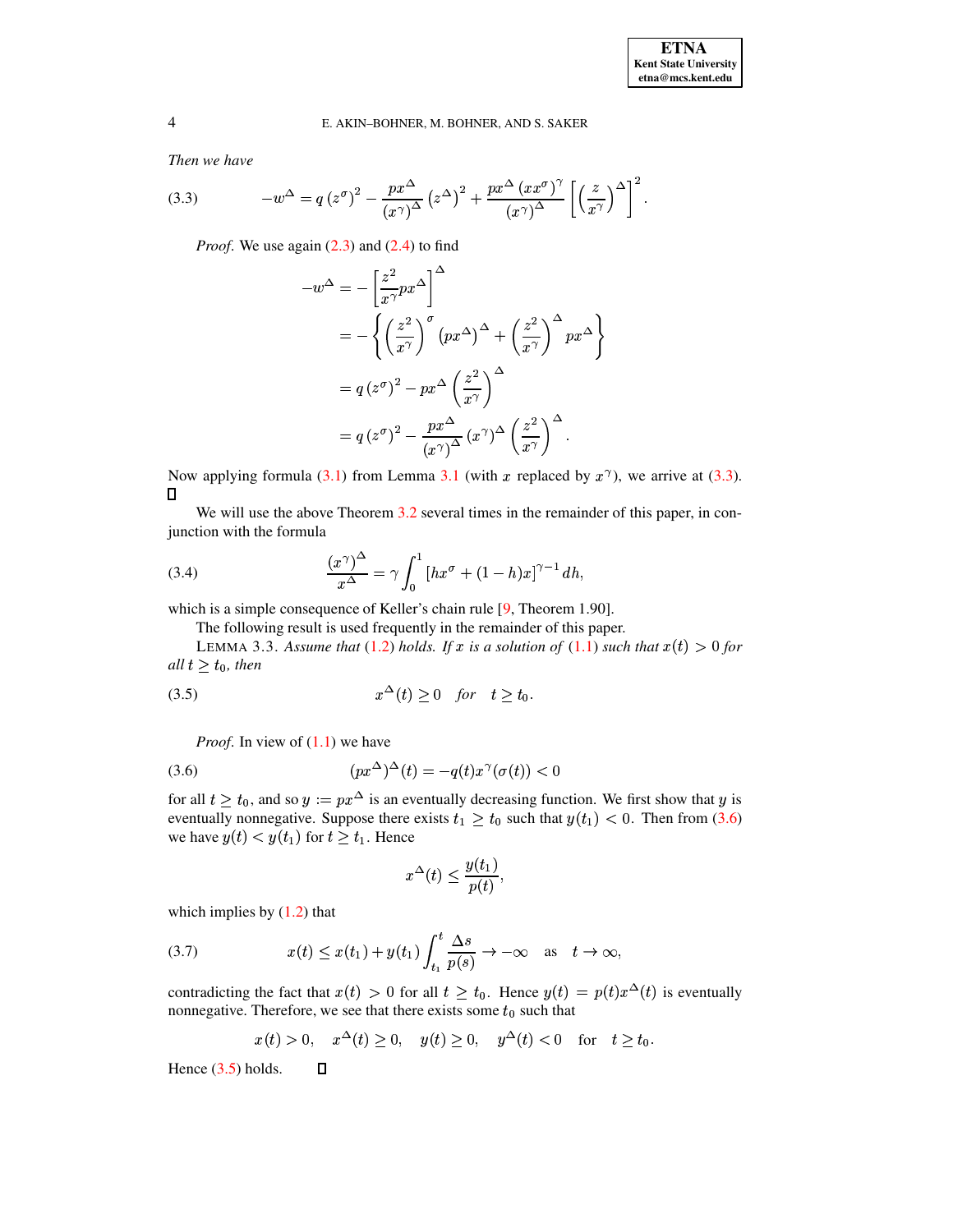#### EMDEN-FOWLER DYNAMIC EQUATIONS

# <span id="page-4-1"></span>First we consider the case when  $(1.2)$  holds.

<span id="page-4-2"></span><span id="page-4-0"></span>THEOREM 4.1. Assume that (1.2) holds. Furthermore, assume that there exists a differentiable function z such that

(4.1) 
$$
\limsup_{t \to \infty} \int_a^t \left[ q(s) \left( z^{\sigma}(s) \right)^2 - K^{\gamma - 1} p(s) \left( z^{\Delta}(s) \right)^2 \right] \Delta s = \infty
$$

holds for all constants  $K > 0$ . Then every solution of (1.1) is oscillatory on  $[a, \infty)$ .

*Proof.* Suppose to the contrary that x is a nonoscillatory solution of  $(1.1)$ . Without loss of generality, we may assume that x is an eventually positive solution of (1.1) such that  $x(t) > 0$ for all  $t \ge t_0 > a$ . We shall consider only this case, since the substitution  $\tilde{x} = -x$  transforms equation  $(1.1)$  into an equation of the same form. By Lemma 3.3 we obtain that  $(3.5)$  holds. Now note that  $\gamma \ge 1$  and (3.4) imply

$$
\frac{(x^{\gamma})^{\Delta}(t)}{x^{\Delta}(t)} \stackrel{(3.4)}{=} \gamma \int_0^1 [hx^{\sigma}(t) + (1-h)x(t)]^{\gamma-1} dh
$$
  
\n
$$
\geq \gamma \int_0^1 [hx(t) + (1-h)x(t)]^{\gamma-1} dh
$$
  
\n
$$
= \gamma (x(t))^{\gamma-1}
$$
  
\n
$$
\stackrel{(3.5)}{\geq} \gamma (x(t_0))^{\gamma-1}
$$
  
\n
$$
= \frac{1}{M^{\gamma-1}},
$$

where we put  $M := (\gamma^{1/(\gamma-1)}x(t_0))^{-1}$ . Note  $M > 0$ . Now define the function w on  $[t_0, \infty)$ by (3.2). Then (3.5) implies  $w(t) \ge 0$  for all  $t \ge t_0$ . Therefore, using (3.3) from Theorem 3.2, we obtain

$$
w(t_0) \geq w(t_0) - w(t)
$$
  
\n
$$
= -\int_{t_0}^t w^{\Delta}(s) \Delta s
$$
  
\n
$$
= \int_{t_0}^t \left\{ q(s) \left( z^{\sigma}(s) \right)^2 - p(s) \frac{x^{\Delta}(s)}{(x^{\gamma})^{\Delta}(s)} \left( z^{\Delta}(s) \right)^2 \right\} \Delta s
$$
  
\n
$$
+ \int_{t_0}^t p(s) \frac{x^{\Delta}(s)}{(x^{\gamma})^{\Delta}(s)} \left( x(s) x^{\sigma}(s) \right)^{\gamma} \left[ \left( \frac{z}{x^{\gamma}} \right)^{\Delta}(s) \right]^2 \Delta s
$$
  
\n
$$
\geq \int_{t_0}^t \left\{ q(s) \left( z^{\sigma}(s) \right)^2 - p(s) \frac{x^{\Delta}(s)}{(x^{\gamma})^{\Delta}(s)} \left( z^{\Delta}(s) \right)^2 \right\} \Delta s
$$
  
\n
$$
\geq \int_{t_0}^t \left\{ q(s) \left( z^{\sigma}(s) \right)^2 - M^{\gamma-1} p(s) \left( z^{\Delta}(s) \right)^2 \right\} \Delta s
$$
  
\n
$$
\stackrel{(4.1)}{\rightarrow} \infty \text{ as } t \rightarrow \infty,
$$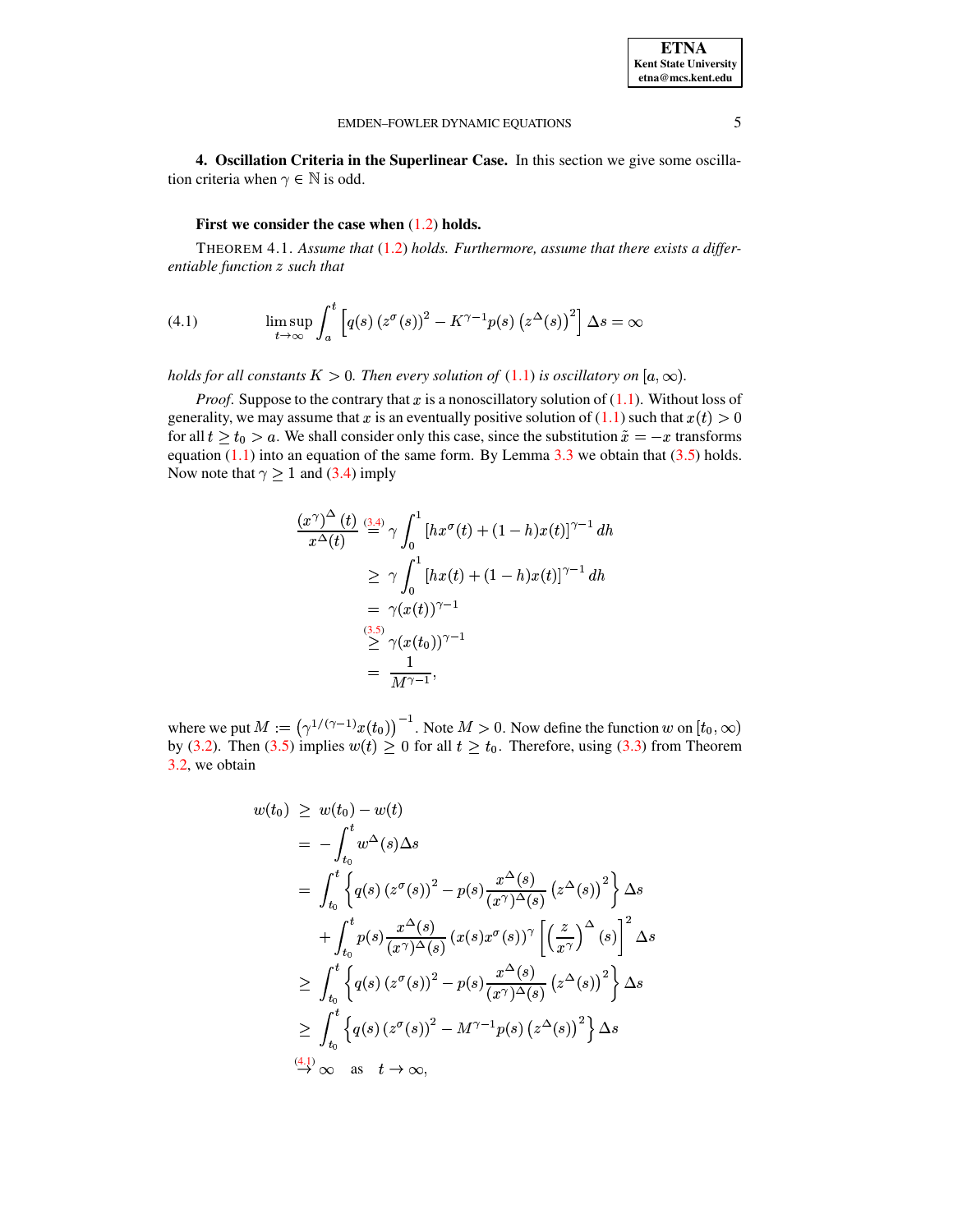### <span id="page-5-0"></span>E. AKIN-BOHNER, M. BOHNER, AND S. SAKER

 $\Box$ 

<span id="page-5-1"></span>which is impossible. The proof is complete.

COROLLARY 4.2. Assume that (1.2) holds. Furthermore, assume that there exists a positive differentiable function  $\delta$  such that

(4.2) 
$$
\limsup_{t \to \infty} \int_a^t \left[ q(s) \delta^{\sigma}(s) - K^{\gamma - 1} p(s) \left( \frac{\delta^{\Delta}(s)}{\sqrt{\delta(s)} + \sqrt{\delta^{\sigma}(s)}} \right)^2 \right] \Delta s = \infty
$$

holds for all constants  $K > 0$ . Then every solution of (1.1) is oscillatory on [a,  $\infty$ ). *Proof.* Define  $z = \sqrt{\delta}$  and note that [9]

$$
z^{\Delta} = \frac{\delta^{\Delta}}{\sqrt{\delta} + \sqrt{\delta^{\sigma}}}.
$$

Since  $(4.2)$  holds for  $\delta$ ,  $(4.1)$  holds for z. So the claim follows by Theorem 4.1.  $\Box$ 

From Theorem 4.1 and Corollary 4.2 we can obtain different conditions for oscillation of all solutions of (1.1) by different choices of  $\delta$ . For instance, we obtain the following two corollaries if we choose  $\delta(t) \equiv 1$  and  $\delta(t) = t$ , respectively. The first choice confirms that the Leighton–Wintner theorem is valid for Emden–Fowler dynamic equations.

COROLLARY 4.3 (Leighton-Wintner). Assume

(4.3) 
$$
\int_{a}^{\infty} \frac{\Delta t}{p(t)} = \infty \quad and \quad \int_{a}^{\infty} q(t) \Delta t = \infty
$$

Then every solution of  $(1.1)$  is oscillatory on  $[a,\infty)$ .

COROLLARY 4.4. Assume that  $(1.2)$  holds. Furthermore, assume that

(4.4) 
$$
\limsup_{t \to \infty} \int_a^t \left[ q(s)\sigma(s) - K^{\gamma - 1}p(s)\frac{1}{\left(\sqrt{s} + \sqrt{\sigma(s)}\right)^2} \right] \Delta s = \infty
$$

holds for all constants  $K > 0$ . Then every solution of (1.1) is oscillatory on  $[a, \infty)$ .

<span id="page-5-3"></span>The next result is the same as [3, Theorem 5] when  $p(t) \equiv 1$ . But we note that [3, Theorem 5] cannot be applied in the case when  $\gamma = 1$  and also not for the second order Emden–Fowler differential equation, i.e., when  $\mathbb{T} = \mathbb{R}$ . So the following result extends and improves in various ways the results established in  $[3]$ . Its classical version was given in 1955 by Atkinson  $[5]$ .

THEOREM 4.5. Assume that  $(1.2)$  holds. Define

$$
P(t) = \int_a^t \frac{\Delta s}{p(s)}.
$$

<span id="page-5-2"></span>If

(4.5) 
$$
\limsup_{t \to \infty} \int_a^t P(\sigma(s))q(s)\Delta s = \infty,
$$

then every solution of (1.1) is oscillatory on [a,  $\infty$ ).

*Proof.* Again we suppose x is a solution of (1.1) such that  $x(t) > 0$  for all  $t \ge t_0$ . By Lemma 3.3 we obtain (3.5). Now we let  $z = \sqrt{P}$  and define the Riccati substitution w by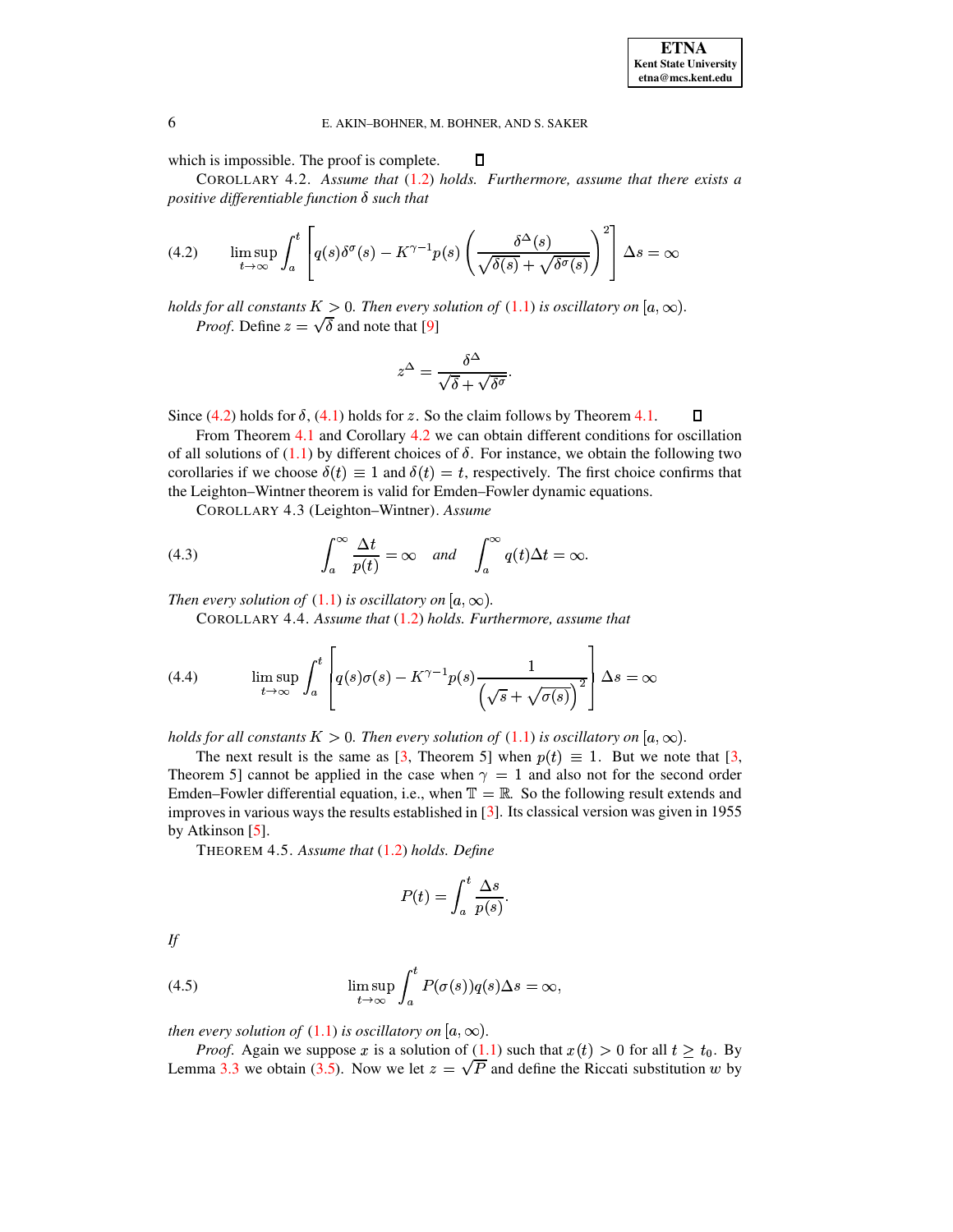### EMDEN-FOWLER DYNAMIC EQUATIONS

 $(3.2)$ . Using the product rule from  $(2.4)$ , we calculate

$$
w^{\Delta} = \left\{ \frac{1}{p} p x^{\Delta} + P^{\sigma} (p x^{\Delta})^{\Delta} \right\} (x^{-\gamma})^{\sigma} + P p x^{\Delta} (x^{-\gamma})^{\Delta}
$$
  
=  $x^{\Delta} (x^{-\gamma})^{\sigma} - P^{\sigma} q + P p x^{\Delta} (x^{-\gamma})^{\Delta}$   
 $\leq \frac{(x^{1-\gamma})^{\Delta}}{1-\gamma} - P^{\sigma} q,$ 

where the last inequality is true because  $(x^{-\gamma})^{\Delta} \leq 0$  due to (3.4) and because

$$
\frac{\left(x^{1-\gamma}\right)^{\Delta}(t)}{x^{\Delta}(t)} \stackrel{(3.4)}{=} (1-\gamma) \int_0^1 \left[ hx^{\sigma}(t) + (1-h)x(t) \right]^{-\gamma} dh
$$
  

$$
\leq (1-\gamma) \int_0^1 \left[ hx^{\sigma}(t) + (1-h)x^{\sigma}(t) \right]^{-\gamma} dh
$$
  

$$
= (1-\gamma)(x^{\sigma}(t))^{-\gamma}.
$$

Upon integration we arrive at

$$
\int_{t_0}^t P(\sigma(s))q(s)\Delta s \le \int_{t_0}^t \left\{ \frac{x^{1-\gamma}}{1-\gamma} - w \right\}^{\Delta}(s)\Delta s
$$
  
= 
$$
\frac{x^{1-\gamma}(t)}{1-\gamma} - w(t) - \frac{x^{1-\gamma}(t_0)}{1-\gamma} + w(t_0)
$$
  

$$
\le \frac{x^{1-\gamma}(t_0)}{\gamma-1} + w(t_0).
$$

<span id="page-6-0"></span>This contradicts 
$$
(4.5)
$$
 and finishes the proof.

Putting  $p(t) \equiv 1$ , i.e.,  $P(t) = t$  in Theorem 4.5, we obtain the following corollary. COROLLARY 4.6. Assume  $p(t) \equiv 1$ . If

 $\Box$ 

(4.6) 
$$
\limsup_{t \to \infty} \int_a^t \sigma(s) q(s) \Delta s = \infty,
$$

<span id="page-6-3"></span>then every solution of (1.1) is oscillatory on [a,  $\infty$ ).

EXAMPLE 4.7. Consider the dynamic equation

(4.7) 
$$
x^{\Delta\Delta} + \frac{1}{t\sigma(t)} (x^{\sigma})^2 = 0 \quad \text{for} \quad t \ge 1.
$$

Here  $p(t) \equiv 1$  and  $q(t) = \frac{1}{t\sigma(t)}$ . Using [8, Theorem 5.11], we find

<span id="page-6-1"></span>
$$
\int_{t_0}^{\infty} \sigma(s)q(s)\Delta s = \int_{t_0}^{\infty} \frac{\Delta s}{s} = \infty.
$$

Hence, by Corollary 4.6, equation (4.7) is oscillatory on  $[1, \infty)$ .

<span id="page-6-2"></span> $\overline{a}$ 

THEOREM 4.8. Assume that  $(1.2)$  holds. If there exists a positive differentiable function  $\delta$  and an odd integer  $m \in \mathbb{N}$  such that

 $\overline{a}$ 

(4.8) 
$$
\limsup_{t \to \infty} \frac{1}{t^m} \int_a^t (t-s)^m \left[ \delta(\sigma(s))q(s) - \frac{K^{\gamma-1}(\delta^{\Delta}(s))^2 p(s)}{\left(\sqrt{\delta(s)} + \sqrt{\delta(\sigma(s))}\right)^2} \right] \Delta s = \infty
$$

 $\overline{7}$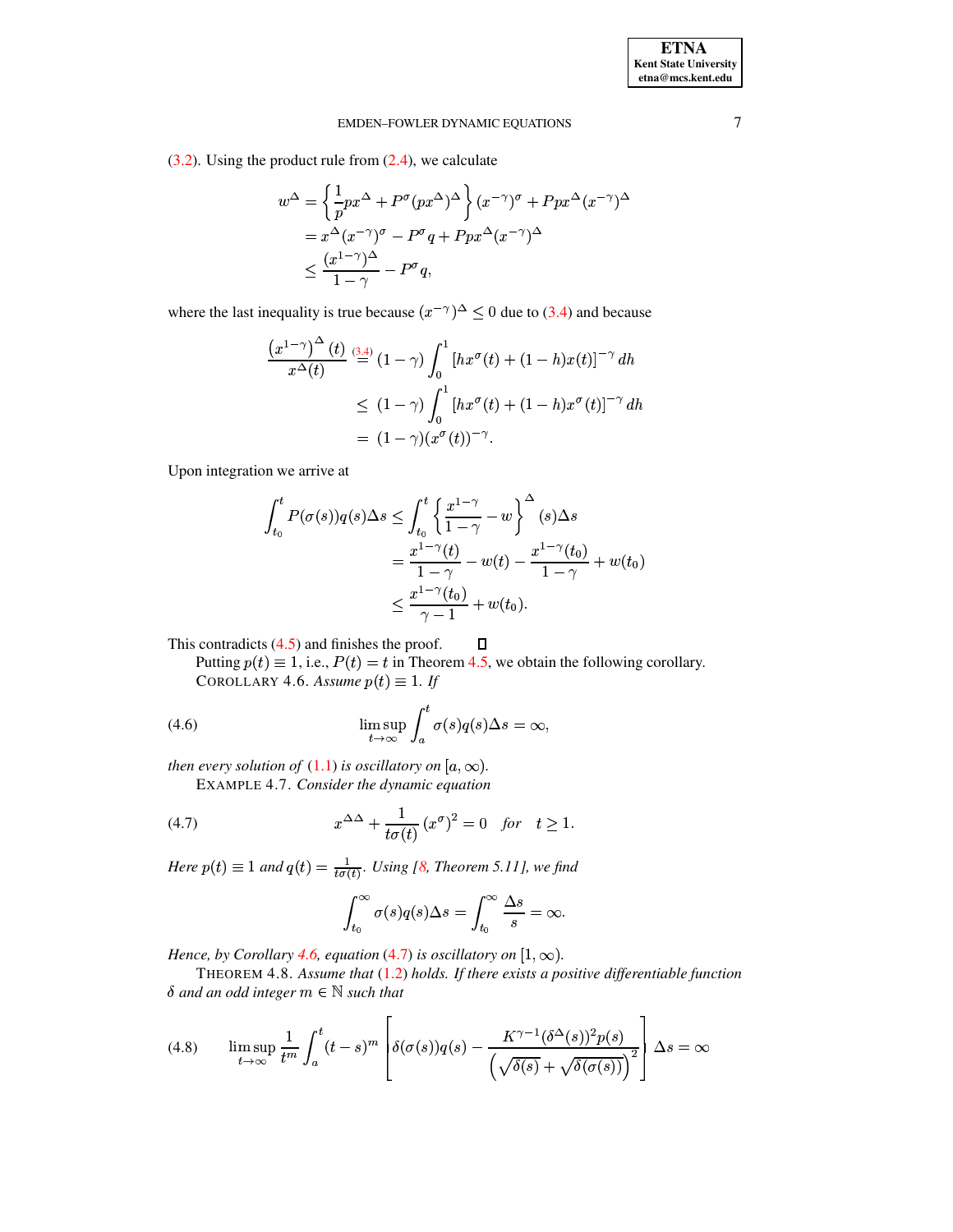$\Box$ 

### 8 E. AKIN–BOHNER, M. BOHNER, AND S. SAKER

*holds* for all  $K > 0$ , then every solution of  $(1.1)$  oscillates on  $[a, \infty)$ .

*Proof.* The proof is similar to [\[23,](#page-11-14) Theorem 3.2] and hence is omitted. Note that when  $\delta(t) \equiv 1$ , then [\(4.8\)](#page-6-2) reduces to

$$
\limsup_{t \to \infty} \frac{1}{t^m} \int_a^t (t-s)^m q(s) \Delta s = \infty,
$$

which can be considered as an extension of Kamenev type oscillation criteria for second order differential equations (see [\[22\]](#page-11-18)).

**Next we consider the case when** [\(1.3\)](#page-0-2) **holds.** Now we give some sufficient conditions when  $(1.3)$  holds, which guarantee that every solution of  $(1.1)$  oscillates or converges to zero on  $[a,\infty)$ .

<span id="page-7-1"></span>THEOREM 4.9. *Assume that* [\(1.3\)](#page-0-2) *holds. Furthermore, assume that there exists a positive function such that* [\(4.1\)](#page-4-1) *holds, and*

(4.9) 
$$
\int_{a}^{\infty} \left[ \frac{1}{p(t)} \int_{a}^{t} q(s) \Delta s \right] \Delta t = \infty.
$$

*Then every solution of equation* [\(1.1\)](#page-0-0) *is oscillatory or converges to zero on*  $[a, \infty)$ *.* 

THEOREM 4.10. *Assume that* [\(1.3\)](#page-0-2) *holds. Furthermore, assume that there exists a positive* function  $\delta$  *such* that [\(4.8\)](#page-6-2) and [\(4.9\)](#page-7-1) hold. Then every solution of equation [\(1.1\)](#page-0-0) *is oscillatory or converges to zero on*  $[a, \infty)$ .

<span id="page-7-0"></span>**5. Oscillation Criteria in the Sublinear Case.** In this section we give some new oscil-lation criteria for [\(1.1\)](#page-0-0) when  $\gamma \in (0, 1)$  is a quotient of odd positive integers.

### **First we consider the case when** [\(1.2\)](#page-0-1) **holds.**

<span id="page-7-4"></span>THEOREM 5.1. *Assume that* [\(1.2\)](#page-0-1) *holds and suppose that is differentiable and nondecreasing. Furthermore, assume that there exists a differentiable function such that*

(5.1) 
$$
\limsup_{t \to \infty} \int_a^t \left[ q(s) \left( z^{\sigma}(s) \right)^2 - K^{\gamma - 1} (\sigma(s))^{1 - \gamma} p(s) \left( z^{\Delta}(s) \right)^2 \right] \Delta s = \infty
$$

*holds* for all constants  $K > 0$ . Then every solution of  $(1.1)$  is oscillatory on  $[a, \infty)$ .

*Proof.* Suppose to the contrary that  $x$  is a nonoscillatory solution of  $(1.1)$ . Without loss of generality, we may assume that x is an eventually positive solution of  $(1.1)$  such that  $x(t) > 0$ for all  $t \ge t_0 > a$ . Hence, by Lemma [3.3,](#page-3-3) we obtain [\(3.5\)](#page-3-2), which implies

<span id="page-7-3"></span>
$$
0 \ge (px^{\Delta})^{\Delta}(t) = p^{\Delta}(t)x^{\Delta}(t) + p^{\sigma}(t)x^{\Delta\Delta}(t)
$$

so that, again by using [\(3.5\)](#page-3-2),  $x^{\Delta\Delta}(t) \leq 0$  for all  $t \geq t_0$ . Hence  $x^{\Delta}$  is nonincreasing on  $[t_0, \infty)$ , and therefore we obtain

$$
x(t) = x(t_0) + \int_{t_0}^t x^{\Delta}(s) \Delta s \le \alpha + \beta t,
$$

<span id="page-7-2"></span>where  $\alpha = x(t_0) - t_0 x^{\Delta}(t_0)$  and  $\beta = x^{\Delta}(t_0)$ . By putting  $L = |\alpha| + \beta$  and  $t_1 \ge \max\{t_0, 1\}$ , we find that

$$
(5.2) \t\t x(t) \le Lt \t\t for all \t t \ge t_1.
$$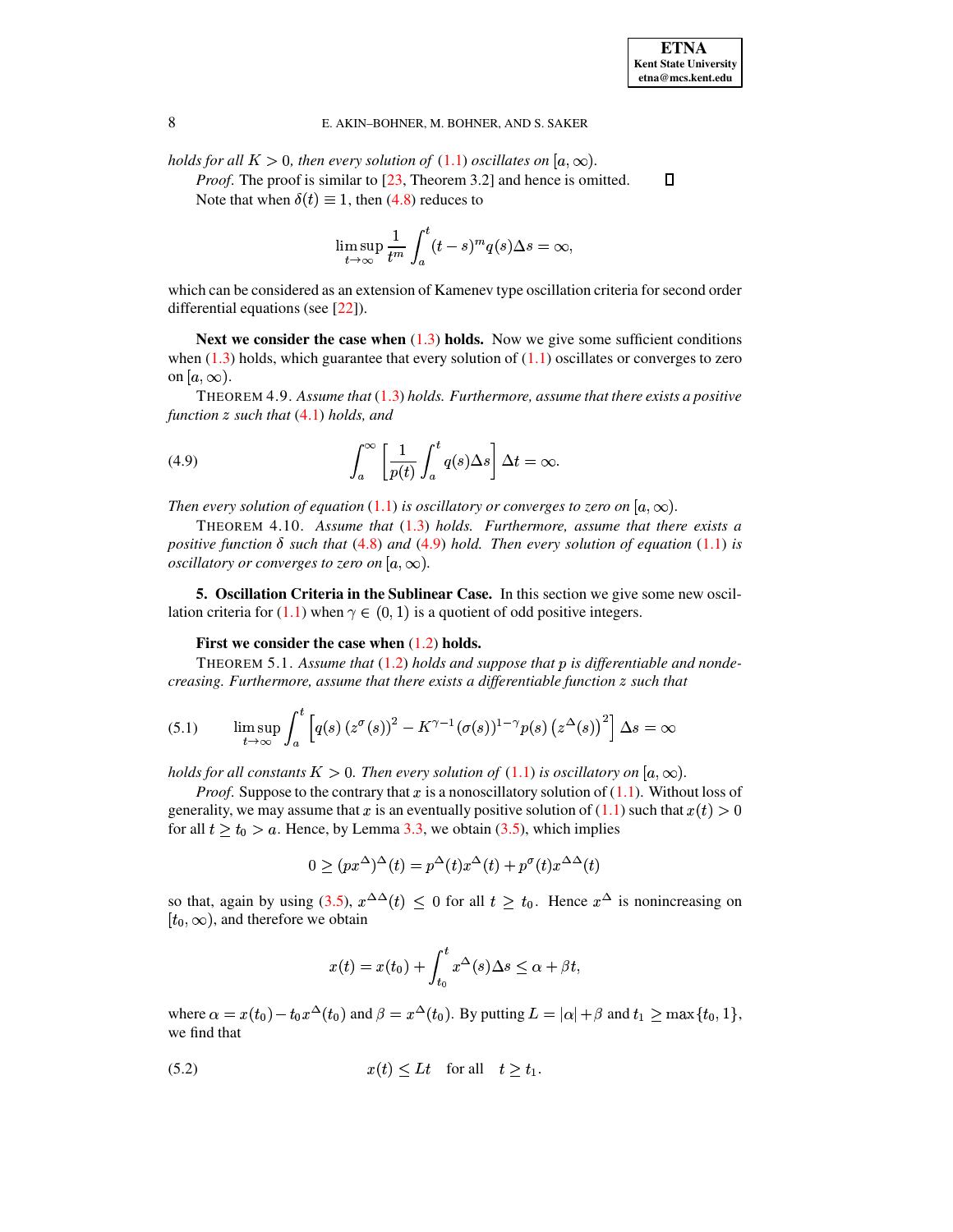### EMDEN-FOWLER DYNAMIC EQUATIONS

Now note that  $\gamma \in (0,1)$  and (3.4) imply

$$
\frac{(x^{\gamma})^{\Delta}(t)}{x^{\Delta}(t)} \stackrel{(3.4)}{=} \gamma \int_0^1 [hx^{\sigma}(t) + (1-h)x(t)]^{\gamma-1} dh
$$
  
\n
$$
\geq \gamma \int_0^1 [hx^{\sigma}(t) + (1-h)x^{\sigma}(t)]^{\gamma-1} dh
$$
  
\n
$$
= \gamma (x^{\sigma}(t))^{\gamma-1}
$$
  
\n
$$
\stackrel{(5.2)}{\geq} \gamma (L\sigma(t))^{\gamma-1}
$$
  
\n
$$
= \frac{(\sigma(t))^{\gamma-1}}{M^{\gamma-1}},
$$

where we put  $M := (\gamma^{1/(\gamma-1)}L)^{-1}$ . Note  $M > 0$ . Now define the function w on  $[t_0, \infty)$  by (3.2). Then (3.5) implies  $w(t) \ge 0$  for all  $t \ge t_0$ . Therefore, using (3.3) from Theorem 3.2, we obtain

$$
w(t_1) \geq w(t_1) - w(t)
$$
  
\n
$$
= -\int_{t_1}^t w^{\Delta}(s) \Delta s
$$
  
\n
$$
= \int_{t_1}^t \left\{ q(s) \left( z^{\sigma}(s) \right)^2 - p(s) \frac{x^{\Delta}(s)}{(x^{\gamma})^{\Delta}(s)} \left( z^{\Delta}(s) \right)^2 \right\} \Delta s
$$
  
\n
$$
+ \int_{t_1}^t p(s) \frac{x^{\Delta}(s)}{(x^{\gamma})^{\Delta}(s)} \left( x(s) x^{\sigma}(s) \right)^{\gamma} \left[ \left( \frac{z}{x^{\gamma}} \right)^{\Delta}(s) \right]^2 \Delta s
$$
  
\n
$$
\geq \int_{t_1}^t \left\{ q(s) \left( z^{\sigma}(s) \right)^2 - p(s) \frac{x^{\Delta}(s)}{(x^{\gamma})^{\Delta}(s)} \left( z^{\Delta}(s) \right)^2 \right\} \Delta s
$$
  
\n
$$
\geq \int_{t_1}^t \left\{ q(s) \left( z^{\sigma}(s) \right)^2 - M^{\gamma - 1}(\sigma(s))^{1 - \gamma} p(s) \left( z^{\Delta}(s) \right)^2 \right\} \Delta s
$$
  
\n
$$
\stackrel{(5.1)}{\rightarrow} \infty \text{ as } t \rightarrow \infty,
$$

 $\Box$ which is impossible. The proof is complete.

The next result follows as in the proof of Corollary 4.2.

<span id="page-8-0"></span>COROLLARY 5.2. Assume that  $(1.2)$  holds and suppose that  $p$  is differentiable and nondecreasing. Furthermore, assume that there exists a positive differentiable function  $\delta$ such that

$$
(5.3)\quad \limsup_{t\to\infty}\int_a^t \left[q(s)\delta^{\sigma}(s) - K^{\gamma-1}p(s)(\sigma(s))^{1-\gamma}\left(\frac{\delta^{\Delta}(s)}{\sqrt{\delta(s)} + \sqrt{\delta^{\sigma}(s)}}\right)^2\right]\Delta s = \infty
$$

holds for all constants  $K > 0$ . Then every solution of  $(1.1)$  is oscillatory on  $[a, \infty)$ .

From Theorem 5.1 and Corollary 5.2 we can obtain different conditions for oscillation of all solutions of (1.1) by different choices of  $\delta$ . For instance, we obtain the following two corollaries if we choose  $\delta(t) \equiv 1$  and  $\delta(t) = t$ , respectively.

COROLLARY 5.3 (Leighton–Wintner). Suppose  $p$  is differentiable and nondecreasing and assume

(5.4) 
$$
\int_{a}^{\infty} \frac{\Delta t}{p(t)} = \infty \quad and \quad \int_{a}^{\infty} q(t) \Delta t = \infty.
$$

9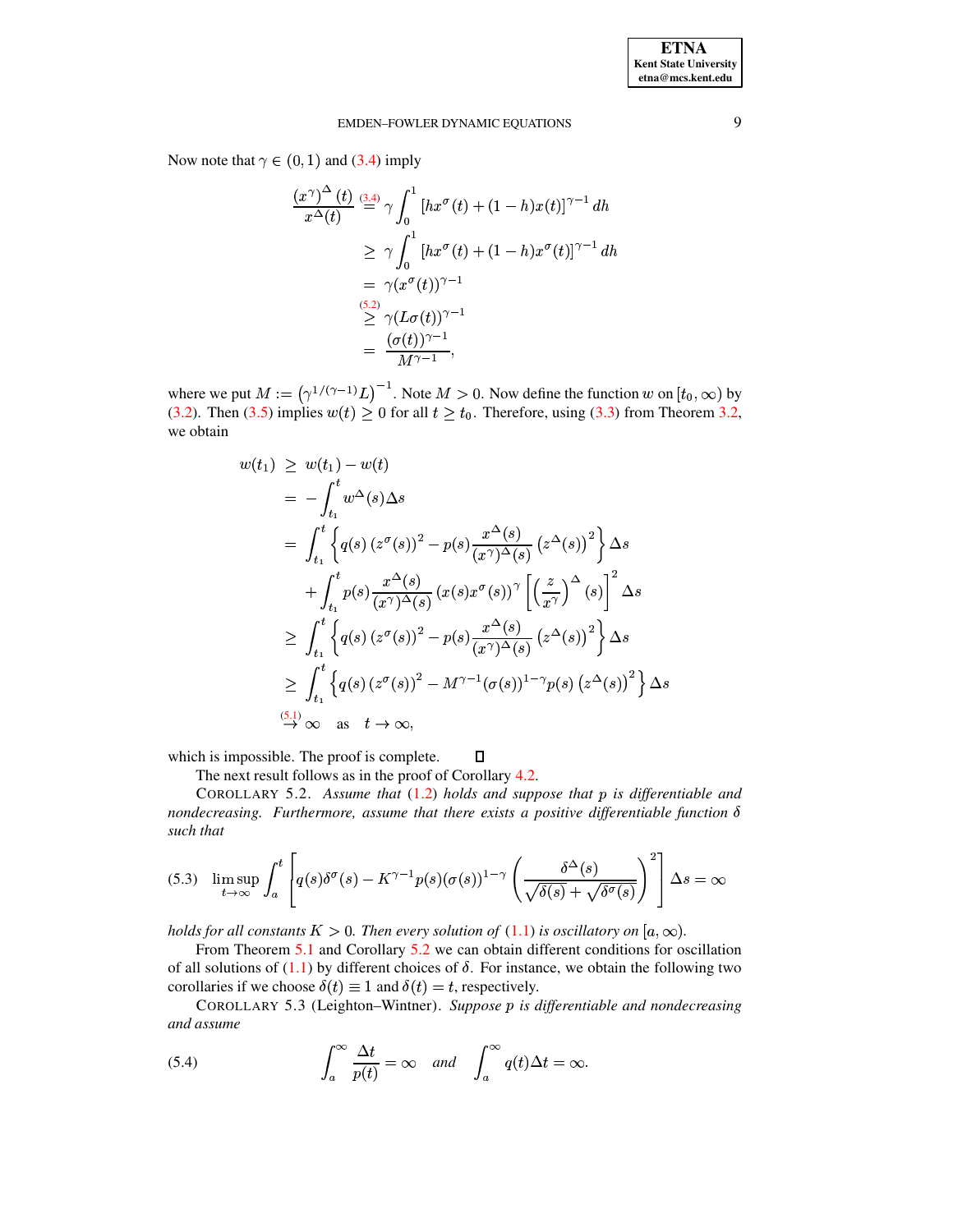Then every solution of  $(1.1)$  is oscillatory on  $[a, \infty)$ .

COROLLARY 5.4. Assume that (1.2) holds and suppose that p is differentiable and nondecreasing. Furthermore, assume that

(5.5) 
$$
\limsup_{t \to \infty} \int_a^t \left[ q(s) \sigma(s) - K^{\gamma - 1} (\sigma(s))^{1 - \gamma} p(s) \frac{1}{\left(\sqrt{s} + \sqrt{\sigma(s)}\right)^2} \right] \Delta s = \infty
$$

holds for all constants  $K > 0$ . Then every solution of  $(1.1)$  is oscillatory on  $[a, \infty)$ .

<span id="page-9-1"></span>The next result gives a condition for oscillation in the sublinear case. Its classical version was given in 1961 by Belohorec [6].

<span id="page-9-0"></span>THEOREM 5.5. Assume that (1.2) holds. If

(5.6) 
$$
\int_{a}^{\infty} \left(\frac{t}{p(t)}\right)^{\gamma} q(t) \Delta t = \infty,
$$

then every solution of  $(1.1)$  is oscillatory on  $[a,\infty)$ .

*Proof.* We suppose that x is a solution of (1.1) satisfying  $x(t) > 0$  for all  $t \ge t_0$  and let  $y = px^{\Delta}$ . Then by Lemma 3.3 we obtain that  $y(t) > 0$  and  $y^{\Delta}(t) < 0$  for all  $t \ge t_0$ . First observe that

$$
x(t) = x(t_0) + \int_{t_0}^t x^{\Delta}(s) \Delta s \geq x^{\Delta}(t)(t - t_0) \geq \frac{t}{2}x^{\Delta}(t)
$$

for all  $t \ge t_2$  if  $t_2 > 2t_0$ . Next note that

$$
\frac{\left(y^{1-\gamma}\right)^{\Delta}(t)}{y^{\Delta}(t)} \stackrel{(3,4)}{=} (1-\gamma) \int_0^1 \left[ hy^{\sigma}(t) + (1-h)y(t) \right]^{-\gamma} dk
$$
  
\n
$$
\geq (1-\gamma) \int_0^1 \left[ hy(t) + (1-h)y(t) \right]^{-\gamma} dh
$$
  
\n
$$
= (1-\gamma)(y(t))^{-\gamma}.
$$

Using these two inequalities, we obtain after dividing  $(1.1)$  by  $(y(t))^{\gamma}$  for all  $t \ge t_2$ ,

$$
0 = \frac{y^{\Delta}(t) + q(t)(x^{\sigma})^{\gamma}(t)}{(y(t))^{\gamma}}
$$
  
\n
$$
\geq y^{\Delta}(t)(y(t))^{-\gamma} + q(t) \left(\frac{x(t)}{p(t)x^{\Delta}(t)}\right)^{\gamma}
$$
  
\n
$$
\geq \left(\frac{y^{1-\gamma}}{1-\gamma}\right)^{\Delta}(t) + q(t) \left(\frac{t}{2p(t)}\right)^{\gamma}.
$$

Upon integration we arrive at

$$
\int_{t_2}^t q(s) \left(\frac{s}{p(s)}\right)^\gamma \Delta s \le \int_{t_2}^t \frac{2^\gamma}{\gamma - 1} (y^{1-\gamma})^\Delta(s) \Delta s
$$
  
= 
$$
\frac{2^\gamma}{1 - \gamma} y^{1-\gamma} (t_2) - \frac{2^\gamma}{1 - \gamma} y^{1-\gamma} (t)
$$
  

$$
\le \frac{2^\gamma}{1 - \gamma} y^{1-\gamma} (t_2).
$$

10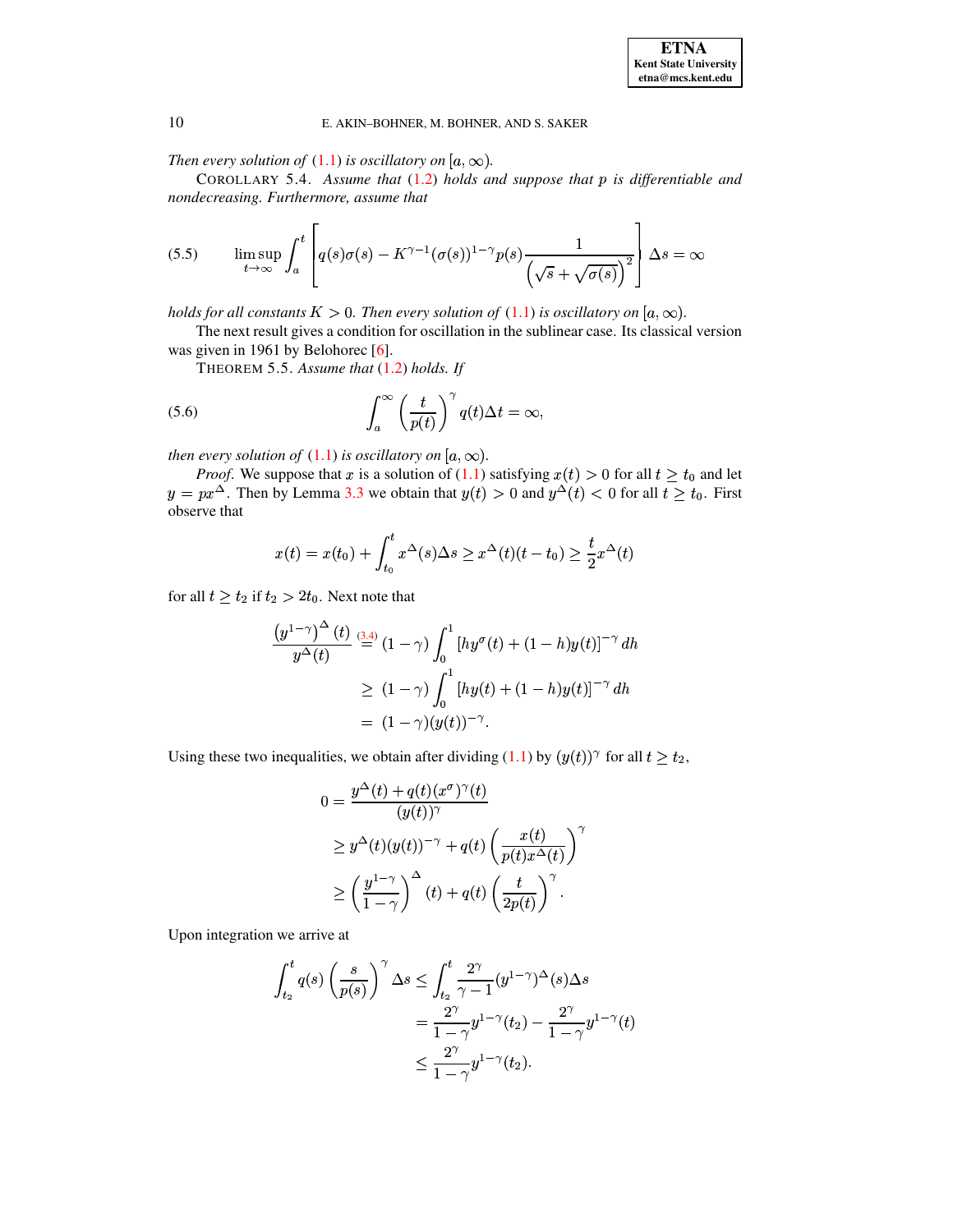<span id="page-10-6"></span> $\Box$ 

#### EMDEN-FOWLER DYNAMIC EQUATIONS

<span id="page-10-5"></span> $\Box$ 

<span id="page-10-4"></span>This contradicts  $(5.6)$  and finishes the proof.

Putting  $p(t) \equiv 1$  in Theorem 5.5, we obtain the following corollary.

COROLLARY 5.6. Assume that  $p(t) \equiv 1$ . If

(5.7) 
$$
\int_{a}^{\infty} t^{\gamma} q(t) \Delta t = \infty,
$$

then every solution of  $(1.1)$  is oscillatory on  $[a,\infty)$ .

EXAMPLE 5.7. Consider the dynamic equation

(5.8) 
$$
x^{\Delta\Delta} + \frac{1}{t^{4/3}} (x^{\sigma})^{1/3} = 0 \text{ for } t \ge 1
$$

Here  $p(t) \equiv 1$  and  $q(t) = 1/t^{4/3}$ . As in Example 4.7 it follows from Corollary 5.6 that (5.8) is oscillatory on  $[1, \infty)$ .

THEOREM 5.8. Assume that  $p$  is differentiable and nondecreasing and suppose that  $(1.2)$ holds. If there exists a positive differentiable function  $\delta$  and an odd integer  $m \in \mathbb{N}$  such that

$$
(5.9) \quad \limsup_{t \to \infty} \frac{1}{t^m} \int_a^t (t-s)^m \left[ \delta(\sigma(s))q(s) - \frac{K^{\gamma - 1}(\sigma(s))^{1 - \gamma} (\delta^{\Delta}(s))^2 p(s)}{\left(\sqrt{\delta(s)} + \sqrt{\delta(\sigma(s))}\right)^2} \right] \Delta s = \infty
$$

for all constants  $K > 0$ , then every solution of (1.1) oscillates on  $[a, \infty)$ .

<span id="page-10-7"></span>*Proof.* The proof is similar to [23, Theorem 3.2] and hence is omitted.

Next we consider the case when  $(1.3)$  holds. Now we give some sufficient conditions when  $(1.3)$  holds, which guarantee that every solution of  $(1.1)$  oscillates or converges to zero on  $[a,\infty)$ .

THEOREM 5.9. Assume that  $p^{\Delta}(t) \geq 0$  and that (1.3) holds. Furthermore, assume that there exists a positive function  $z$  such that  $(5.1)$  holds, and

(5.10) 
$$
\int_{a}^{\infty} \frac{1}{p(t)} \int_{a}^{t} q(s) \Delta s \Delta t = \infty
$$

Then every solution of equation (1.1) is oscillatory or converges to zero on  $[a,\infty)$ .

THEOREM 5.10. Assume that  $p^{\Delta}(t) \ge 0$  and that (1.3) holds. Furthermore, assume that there exists a positive function  $\delta$  such that (5.9) and (5.10) hold. Then every solution of equation (1.1) is oscillatory or converges to zero on  $[a,\infty)$ .

REMARK 5.11. Note that our results also can be extended to the more general equation

$$
(p(t)x^{\Delta}(t))^{\Delta} + q(t) |x(\sigma(t))|^{\gamma} \operatorname{sgn}(x(\sigma(t))) = 0 \quad \text{for} \quad t \in [a, b],
$$

where  $\gamma > 0$  to cover the case when  $\gamma$  is even.

#### **REFERENCES**

- <span id="page-10-0"></span>[1] R. P. AGARWAL, M. BOHNER, D. O'REGAN, AND A. PETERSON, Dynamic equations on time scales: A survey, J. Comput. Appl. Math., 141 (2002), pp. 1-26.
- <span id="page-10-1"></span>[2] E. AKIN, L. ERBE, B. KAYMAKÇALAN, AND A. PETERSON, Oscillation results for a dynamic equation on a time scale, J. Differ. Equations Appl., 7 (2001), pp. 793-810.
- <span id="page-10-2"></span>[3] E. AKIN-BOHNER AND J. HOFFACKER, Oscillation properties of an Emden-Fowler type equation on discrete time scales, J. Difference Equ. Appl., 9 (2003), pp. 603-612.
- <span id="page-10-3"></span> $[4]$  – -, Solution properties on discrete time scales, J. Difference Equ. Appl., 9 (2003), pp. 63-75.

11